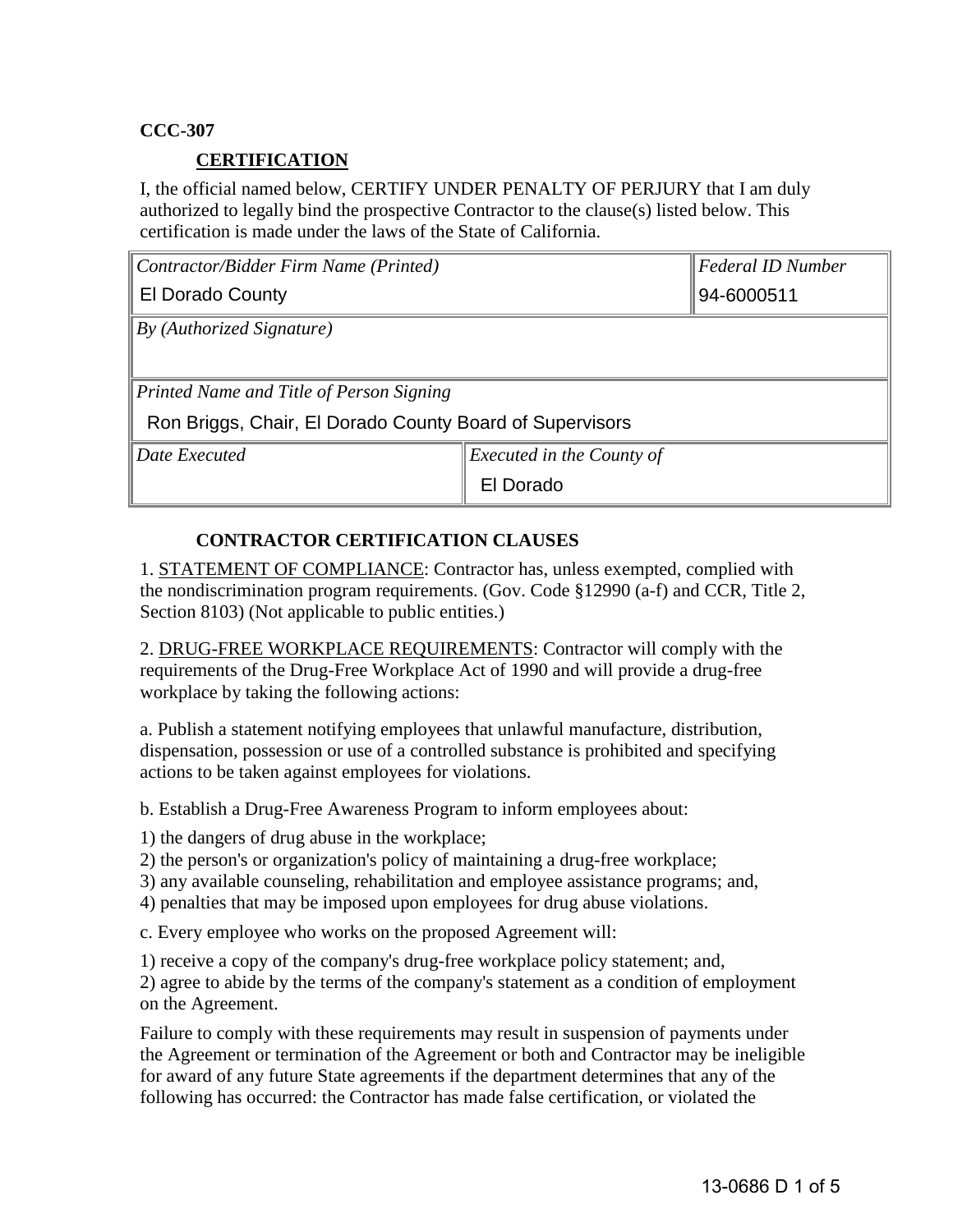certification by failing to carry out the requirements as noted above. (Gov. Code §8350 et seq.)

3. NATIONAL LABOR RELATIONS BOARD CERTIFICATION: Contractor certifies that no more than one (1) final unappealable finding of contempt of court by a Federal court has been issued against Contractor within the immediately preceding two-year period because of Contractor's failure to comply with an order of a Federal court, which orders Contractor to comply with an order of the National Labor Relations Board. (Pub. Contract Code §10296) (Not applicable to public entities.)

#### 4. CONTRACTS FOR LEGAL SERVICES \$50,000 OR MORE- PRO BONO REQUIREMENT: Contractor hereby certifies that contractor will comply with the requirements of Section 6072 of the Business and Professions Code, effective January 1, 2003.

Contractor agrees to make a good faith effort to provide a minimum number of hours of pro bono legal services during each year of the contract equal to the lessor of 30 multiplied by the number of full time attorneys in the firm's offices in the State, with the number of hours prorated on an actual day basis for any contract period of less than a full year or 10% of its contract with the State.

Failure to make a good faith effort may be cause for non-renewal of a state contract for legal services, and may be taken into account when determining the award of future contracts with the State for legal services.

5. EXPATRIATE CORPORATIONS: Contractor hereby declares that it is not an expatriate corporation or subsidiary of an expatriate corporation within the meaning of Public Contract Code Section 10286 and 10286.1, and is eligible to contract with the State of California.

# 6. SWEATFREE CODE OF CONDUCT:

a. All Contractors contracting for the procurement or laundering of apparel, garments or corresponding accessories, or the procurement of equipment, materials, or supplies, other than procurement related to a public works contract, declare under penalty of perjury that no apparel, garments or corresponding accessories, equipment, materials, or supplies furnished to the state pursuant to the contract have been laundered or produced in whole or in part by sweatshop labor, forced labor, convict labor, indentured labor under penal sanction, abusive forms of child labor or exploitation of children in sweatshop labor, or with the benefit of sweatshop labor, forced labor, convict labor, indentured labor under penal sanction, abusive forms of child labor or exploitation of children in sweatshop labor. The contractor further declares under penalty of perjury that they adhere to the Sweatfree Code of Conduct as set forth on the California Department of Industrial Relations website located at [www.dir.ca.gov,](http://www.dir.ca.gov/) and Public Contract Code Section 6108.

b. The contractor agrees to cooperate fully in providing reasonable access to the contractor's records, documents, agents or employees, or premises if reasonably required by authorized officials of the contracting agency, the Department of Industrial Relations,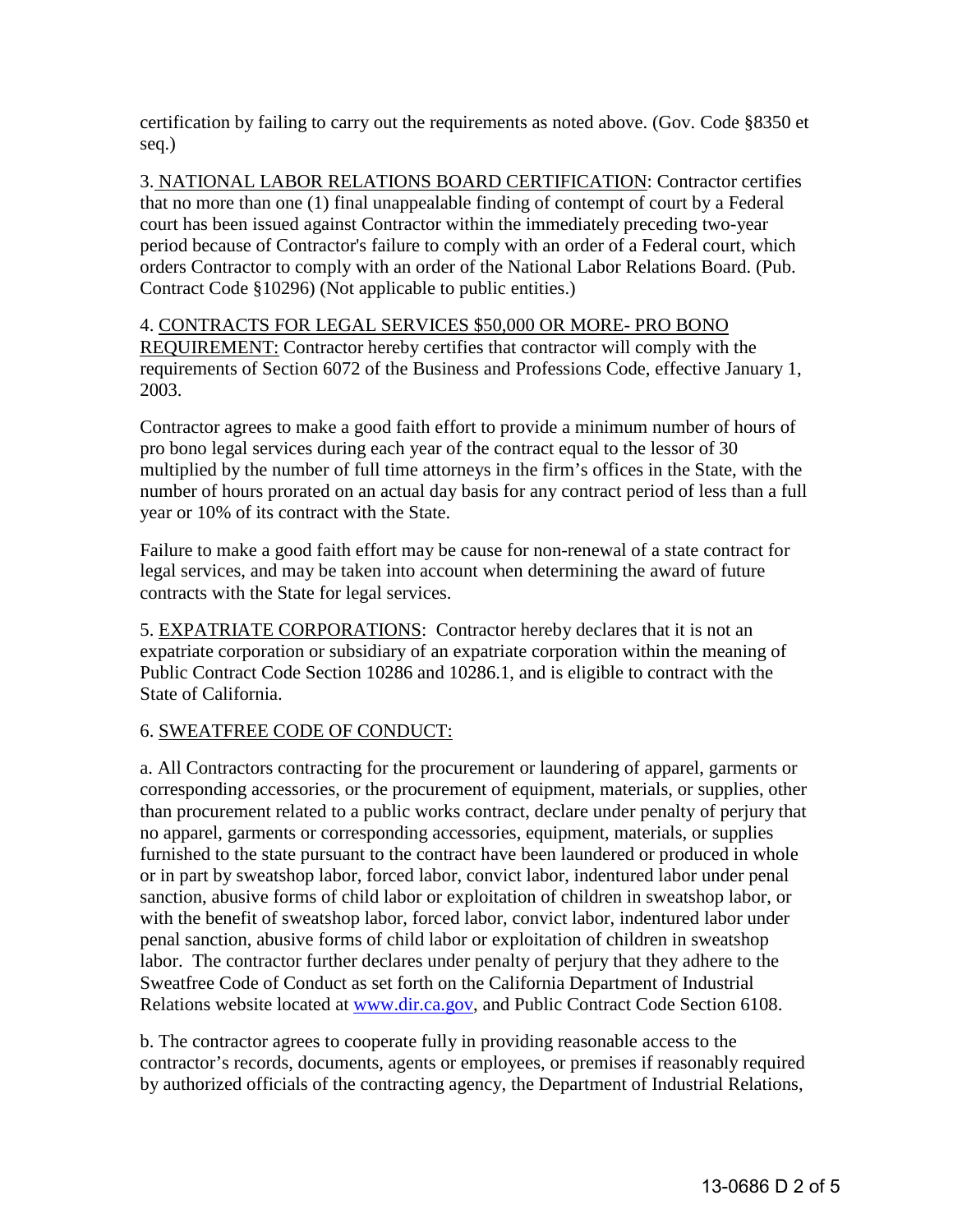or the Department of Justice to determine the contractor's compliance with the requirements under paragraph (a).

7. DOMESTIC PARTNERS: For contracts over \$100,000 executed or amended after January 1, 2007, the contractor certifies that contractor is in compliance with Public Contract Code section 10295.3.

## **DOING BUSINESS WITH THE STATE OF CALIFORNIA**

The following laws apply to persons or entities doing business with the State of California.

1. CONFLICT OF INTEREST: Contractor needs to be aware of the following provisions regarding current or former state employees. If Contractor has any questions on the status of any person rendering services or involved with the Agreement, the awarding agency must be contacted immediately for clarification.

Current State Employees (Pub. Contract Code §10410):

1). No officer or employee shall engage in any employment, activity or enterprise from which the officer or employee receives compensation or has a financial interest and which is sponsored or funded by any state agency, unless the employment, activity or enterprise is required as a condition of regular state employment.

2). No officer or employee shall contract on his or her own behalf as an independent contractor with any state agency to provide goods or services.

Former State Employees (Pub. Contract Code §10411):

1). For the two-year period from the date he or she left state employment, no former state officer or employee may enter into a contract in which he or she engaged in any of the negotiations, transactions, planning, arrangements or any part of the decision-making process relevant to the contract while employed in any capacity by any state agency.

2). For the twelve-month period from the date he or she left state employment, no former state officer or employee may enter into a contract with any state agency if he or she was employed by that state agency in a policy-making position in the same general subject area as the proposed contract within the 12-month period prior to his or her leaving state service.

If Contractor violates any provisions of above paragraphs, such action by Contractor shall render this Agreement void. (Pub. Contract Code §10420)

Members of boards and commissions are exempt from this section if they do not receive payment other than payment of each meeting of the board or commission, payment for preparatory time and payment for per diem. (Pub. Contract Code §10430 (e))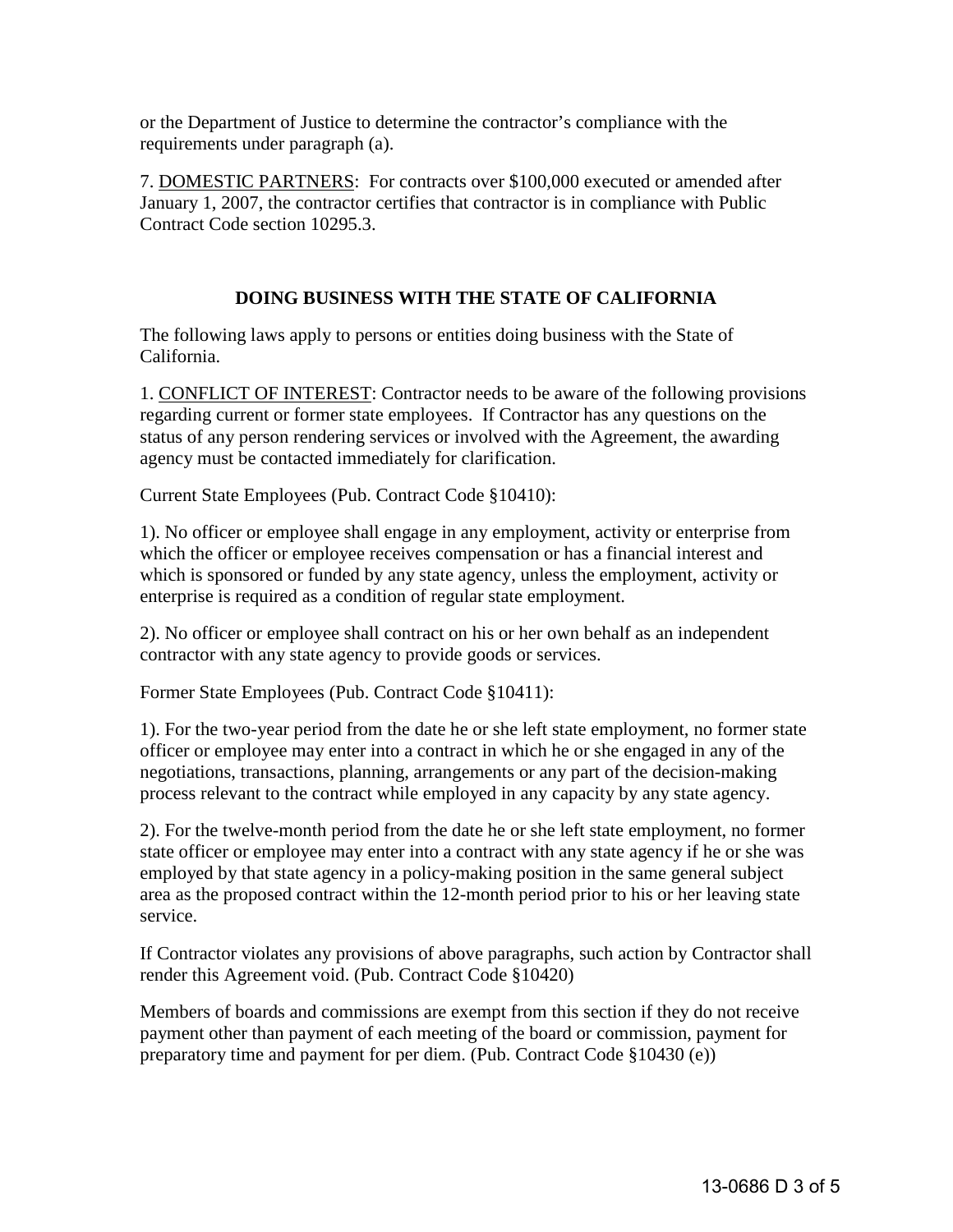2. LABOR CODE/WORKERS' COMPENSATION: Contractor needs to be aware of the provisions which require every employer to be insured against liability for Worker's Compensation or to undertake self-insurance in accordance with the provisions, and Contractor affirms to comply with such provisions before commencing the performance of the work of this Agreement. (Labor Code Section 3700)

3. AMERICANS WITH DISABILITIES ACT: Contractor assures the State that it complies with the Americans with Disabilities Act (ADA) of 1990, which prohibits discrimination on the basis of disability, as well as all applicable regulations and guidelines issued pursuant to the ADA. (42 U.S.C. 12101 et seq.)

4. CONTRACTOR NAME CHANGE: An amendment is required to change the Contractor's name as listed on this Agreement. Upon receipt of legal documentation of the name change the State will process the amendment. Payment of invoices presented with a new name cannot be paid prior to approval of said amendment.

## 5. CORPORATE QUALIFICATIONS TO DO BUSINESS IN CALIFORNIA:

a. When agreements are to be performed in the state by corporations, the contracting agencies will be verifying that the contractor is currently qualified to do business in California in order to ensure that all obligations due to the state are fulfilled.

b. "Doing business" is defined in R&TC Section 23101 as actively engaging in any transaction for the purpose of financial or pecuniary gain or profit. Although there are some statutory exceptions to taxation, rarely will a corporate contractor performing within the state not be subject to the franchise tax.

c. Both domestic and foreign corporations (those incorporated outside of California) must be in good standing in order to be qualified to do business in California. Agencies will determine whether a corporation is in good standing by calling the Office of the Secretary of State.

6. RESOLUTION: A county, city, district, or other local public body must provide the State with a copy of a resolution, order, motion, or ordinance of the local governing body which by law has authority to enter into an agreement, authorizing execution of the agreement.

7. AIR OR WATER POLLUTION VIOLATION: Under the State laws, the Contractor shall not be*:* (1) in violation of any order or resolution not subject to review promulgated by the State Air Resources Board or an air pollution control district; (2) subject to cease and desist order not subject to review issued pursuant to Section 13301 of the Water Code for violation of waste discharge requirements or discharge prohibitions; or (3) finally determined to be in violation of provisions of federal law relating to air or water pollution.

8. PAYEE DATA RECORD FORM STD. 204: This form must be completed by all contractors that are not another state agency or other governmental entity.